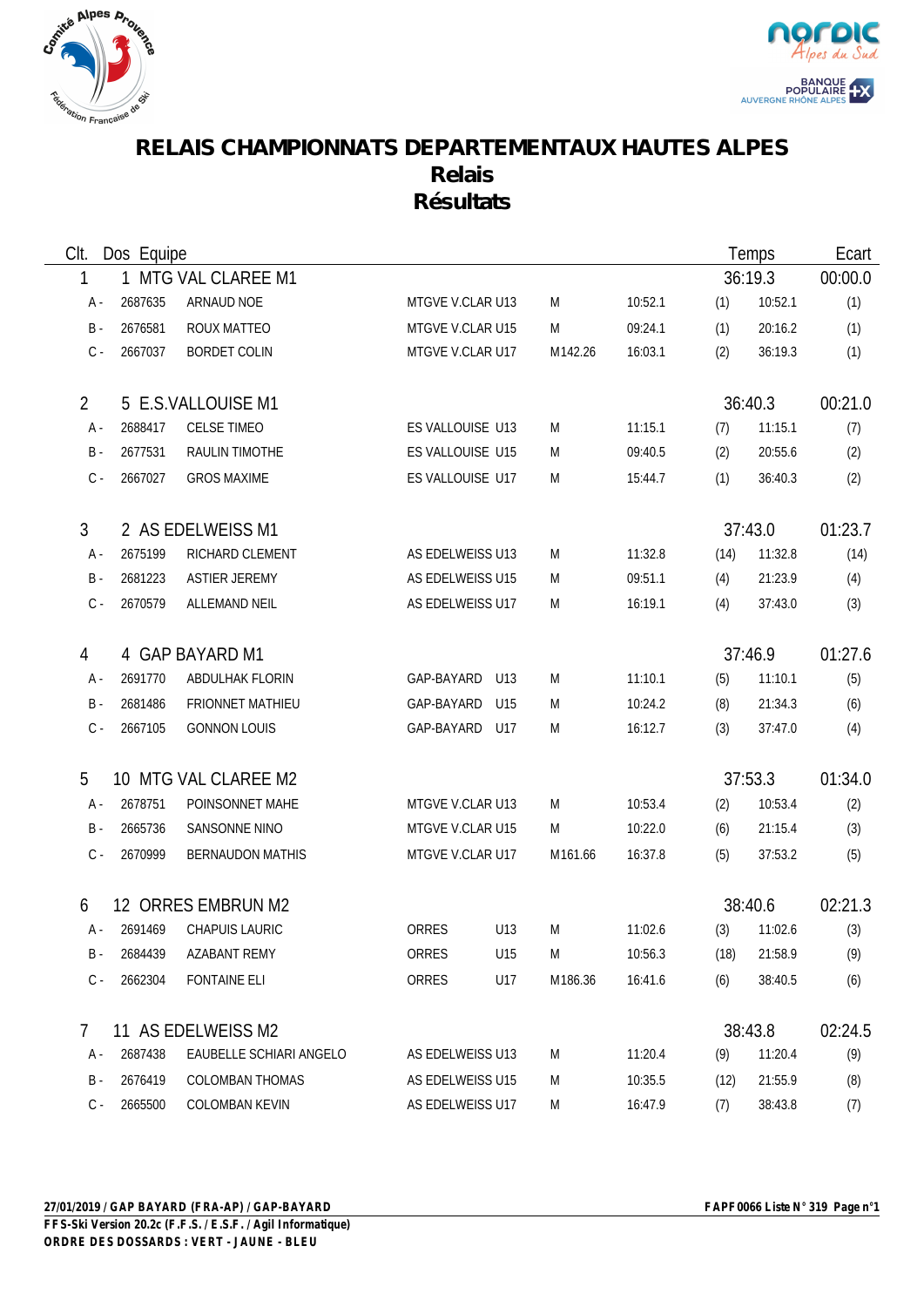| Clt.  | Dos Equipe         |                          |                        |                 |         |         |      | Temps   | Ecart   |
|-------|--------------------|--------------------------|------------------------|-----------------|---------|---------|------|---------|---------|
| 8     |                    | 3 ORRES EMBRUN M1        |                        |                 |         |         |      | 39:02.3 | 02:43.0 |
| A -   | 2686452            | ANCEL THEO               | <b>ORRES</b>           | U13             | M       | 11:23.6 | (11) | 11:23.6 | (11)    |
| $B -$ | 2681629            | <b>TURENNE MATTEO</b>    | ORRES                  | U15             | M       | 10:05.4 | (5)  | 21:29.0 | (5)     |
| $C -$ | 2674908            | <b>BRUNET JULIEN</b>     | ORRES                  | U17             | M186.02 | 17:33.4 | (11) | 39:02.4 | (8)     |
| 9     |                    | 16 MTG VAL CLAREE M3     |                        |                 |         |         |      | 39:30.4 | 03:11.1 |
| A -   | 2687638            | <b>BENE VICTOR</b>       | MTGVE V.CLAR U13       |                 | M       | 11:58.5 | (17) | 11:58.5 | (17)    |
| $B -$ | 2674944            | POINSONNET PABLO         | MTGVE V.CLAR U15       |                 | M       | 10:26.3 | (9)  | 22:24.8 | (14)    |
| $C -$ | 2670583            | <b>QUERE ZIAN</b>        | MTGVE V.CLAR U17       |                 | M232.20 | 17:05.6 | (8)  | 39:30.4 | (9)     |
| 10    |                    | 15 SAUZE BARCELO M2      |                        |                 |         |         |      | 39:38.6 | 03:19.3 |
| A -   | 2681874            | FRIBOURG JEREMIE         | SAUZE BARCELU13        |                 | M       | 11:33.0 | (15) | 11:33.0 | (15)    |
| $B -$ | 2681876            | <b>GRATRAUD GUILHEM</b>  | <b>SAUZE BARCELU15</b> |                 | M       | 10:26.9 | (10) | 21:59.9 | (10)    |
| $C -$ | 2676777            | FRIBOURG QUENTIN         | SAUZE BARCELU15        |                 | M       | 17:38.7 | (12) | 39:38.6 | (10)    |
| 11    |                    | 8 LES TROLLS 1           |                        |                 |         |         |      | 40:13.4 | 03:54.1 |
| A -   | 2684257            | ANDRILLON GASPARD        | <b>LES TROLLS</b>      | U13             | M       | 11:09.1 | (4)  | 11:09.1 | (4)     |
| $B -$ | 2683413            | PIRAT MATHIAS            | <b>LES TROLLS</b>      | U15             | M       | 10:54.2 | (17) | 22:03.3 | (11)    |
| $C -$ | 2673533            | TUILLIERE ANDEOL         | <b>LES TROLLS</b>      | U15             | M       | 18:10.1 | (13) | 40:13.4 | (11)    |
| 12    |                    | 13 GAP BAYARD M2         |                        |                 |         |         |      | 40:53.3 | 04:34.0 |
| A -   | 2685406            | <b>CLARET SIMON</b>      | GAP-BAYARD             | U13             | M       | 11:24.6 | (12) | 11:24.6 | (12)    |
| $B -$ | 2696968            | <b>FIQUET GASPARD</b>    | GAP-BAYARD             | U <sub>15</sub> | M       | 12:00.8 | (22) | 23:25.4 | (19)    |
| $C -$ | 2691735            | DIEUZY VICTOR            | GAP-BAYARD             | U17             | M       | 17:27.9 | (9)  | 40:53.3 | (12)    |
| 13    |                    | 7 SERRE CHEVALIER M      |                        |                 |         |         |      | 40:57.4 | 04:38.1 |
| A -   | 2682227            | <b>FISCHER VICTOR</b>    | SERRE CHEVALU13        |                 | M       | 11:22.3 | (10) | 11:22.3 | (10)    |
| B -   | 2667870            | <b>GHENO PAUL</b>        | SERRE CHEVALU15        |                 | M       | 10:42.8 | (13) | 22:05.1 | (12)    |
| $C -$ | 2687433            | <b>BLANDO GASPARD</b>    | SERRE CHEVALU15        |                 | M       | 18:52.3 | (15) | 40:57.4 | (13)    |
| 14    |                    | 18 ORRES EMBRUN M3       |                        |                 |         |         |      | 41:10.4 | 04:51.1 |
| A -   | 2691492            | LOMBARD VALENTIN         | ORRES                  | U13             | M       | 11:25.5 | (13) | 11:25.5 | (13)    |
| $B -$ | 2681611            | <b>MERAND THIBAULT</b>   | ORRES                  | U15             | M       | 10:46.7 | (14) | 22:12.2 | (13)    |
| $C -$ | 2693022            | <b>HERMELIN NOA</b>      | ORRES                  | U17             | M       | 18:58.2 | (16) | 41:10.4 | (14)    |
| 15    | 17 AS EDELWEISS M3 |                          |                        |                 |         |         |      | 41:23.0 | 05:03.7 |
| A -   | 2678249            | MENNECIER CHARLIE        | AS EDELWEISS U13       |                 | M       | 12:01.4 | (18) | 12:01.4 | (18)    |
| B -   | 2676314            | DROUET DORIAN            | AS EDELWEISS U15       |                 | M       | 11:10.3 | (19) | 23:11.7 | (17)    |
| $C -$ | 2670584            | RIBOLZI JEREMIE          | AS EDELWEISS U17       |                 | M420.63 | 18:11.3 | (14) | 41:23.0 | (15)    |
| 16    |                    | 19 MTG VAL CLAREE M4     |                        |                 |         |         |      | 41:32.4 | 05:13.1 |
| A -   | 2692104            | <b>FALLET MATHIEU</b>    | MTGVE V.CLAR U13       |                 | M       | 13:29.5 | (23) | 13:29.5 | (23)    |
| B -   | 2674021            | <b>MOLINATTI TRISTAN</b> | MTGVE V.CLAR U15       |                 | M       | 10:31.6 | (11) | 24:01.1 | (22)    |
| $C -$ | 2673387            | ARNAUD ROMAIN            | MTGVE V.CLAR U17       |                 | M250.74 | 17:31.3 | (10) | 41:32.4 | (16)    |